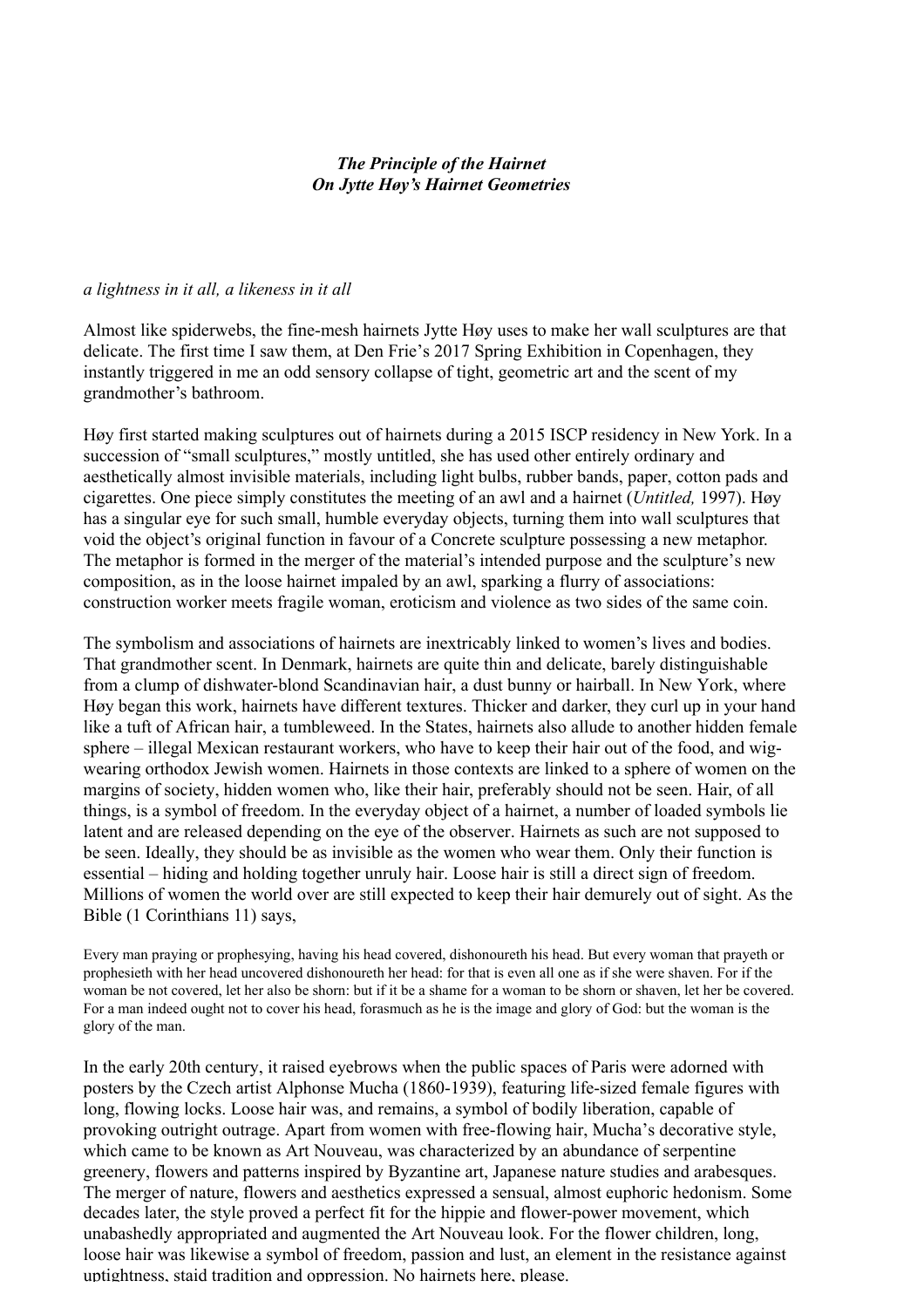# uptightness, statistical tradition and  $\mathbf{r}_\mathrm{T}$  tradition and operation. No hairnets here, please.

## *falling like manna there existed a simple sketched design*

The hairnets in *Hairnet Geometry*, do not hang limply, like the one stabbed by the awl. Stretched to maximum capacity in a great variety of geometric shapes, they are presented in a rectangular grid on the wall. Behind the hairnets, a few simple pencil lines can be made out, indicating the logic of orientation by which the grid unfolds. A web on top of a logic in a grid. The logic is as simple as can be. A central, mirroring axis enables perfectly symmetrical reflections, as the hairnets attain maximum extension. The act of viewing simple, symmetrical shapes produces a terrific feeling in your body, a basic meditative calm. Although the symmetrical figures are all different, setting the eye in motion, they radiate complete stability as the space allows *being* instead of *thinking*. We do not need to figure them out. They compute, in symmetrical balance and perfection. Among the symmetrical rows of stable markers, however, freer forms are seen to be at play. Certain hairnets are not neatly mirrored across the central axis but freely and wildly unfurl in complex layers and folds, seducing your mind. Here, thought must intervene. The calm has been disturbed. The eye, and thought, has been aroused. How do these shapes fit in, how are they made, what do they represent? While the symmetrical figures have an almost meditative effect, the asymmetrical ones take us on little trips of thought.

Altogether, the dynamic hang of hairnets – in a structure somewhere between symmetry and asymmetry – creates a readable syntax of sorts. Dot, dot, dash, dash. The simple hairnets become points in a notation system, an alphabet, a structure, inducing movement in the body, eye and mind, while the physical makeup of the hairnets themselves constitute a physical counterpoint to the simple line drawing. As a result, a kind of language emerges in the rows of repeating and varied forms, compelling the eye to move from one to the other, reading and decoding.

In their visual vocabulary, the geometric hairnet patterns tie into the Western tradition of Concrete art characterized by geometric shapes, lines and pure figures resting in their own logic of form, without inspiration from real life or the expressive inclination of the hand and spirit. Unlike Abstract Expressionism, Concrete art was interested not in unrestricted, free play but in having a set of rules according to which the conscious mind could create and work. In his manifesto of Concrete art, the Dutch artist Theo van Doesburg wrote, "A work of art must be entirely conceived and shaped by the mind."

Høy has worked with line, figure and repetition before in a number of ornamental drawings, in the form of independent works or as ornaments around photographs, as in *Non-Interpretable Thoughts* (2009), a total of 10 drawings/photos arranged on the wall. In the drawings, the patterns almost turn into arabesques, ornaments inspired by Arab aesthetics, but the basic device is the same, a specific structure generating the creation of a pattern. These are not freehand drawings, just as the hairnets are not randomly, wantonly placed. A guiding principle underlies it all, lending rhyme and reason to the creativity. The device drives the work and liberates the creative process, which soon picks up speed and looks like it could go on forever.

### *an equation, an open and transferable expression*

Perhaps the manufactured appearance of the hairnets is why, from a distance, they resemble digital graphics or computer animations, angular, linear structures recalling the generic technological shapes of digital architectural models and games. Only when we draw nearer, do we notice the webs and the fine threads that produce the shadow effects of closely overlaid hairnets forming reliefs. In some of the geometries, the elasticity of the webs produces an almost 3D-like, wire-frame effect. From the initial experience of the geometries as flat, graphic expressions, closer inspection reveals the material's tactility, spatial formations and relief-like structure.

In the tradition of art, geometric shapes, as mentioned, are associated mainly with Concrete art, which sought to produce a separation from familiar phenomena by painting figures and shapes that in themselves had a meditative formula and pure cohesion. Formal compositions were paramount, as artists strove to rid their pictures of anything extraneous, anonymizing the style, while still aiming for spatial effects in the balancing act of short and long, triangle and rectangle. The artists in the Cercle and Carré group, which for a period counted the Danish artist Franciska Clausen (1899- 1986) among its member, cultivated a geometric, constructivist look that nonetheless involved